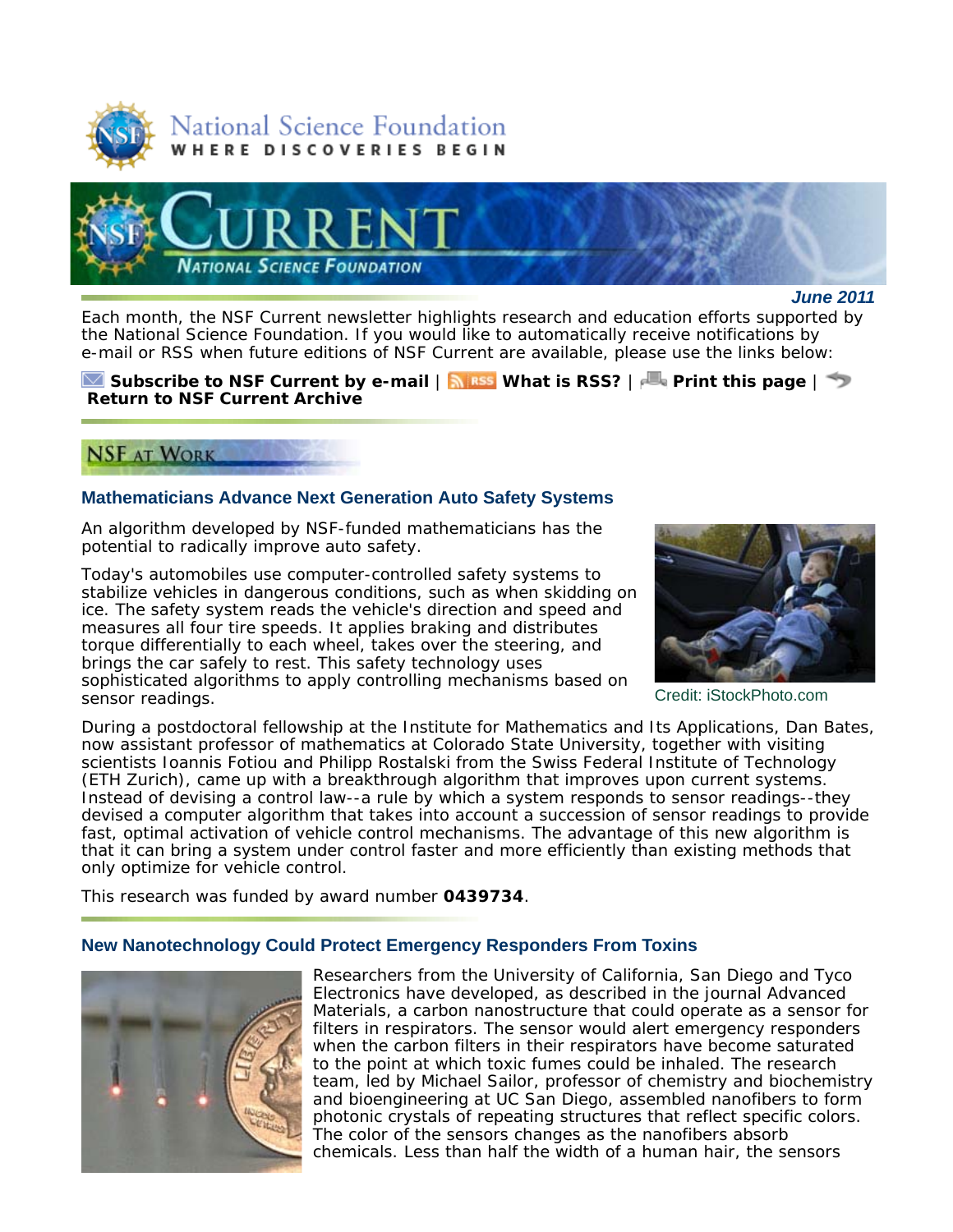Porous microsensor particles on the ends of optical fibers detect organic toxins and pollutants. Credit: Brian H. King and Michael J. Sailor, University of California, San Diego

could be inserted into respirator cartridges and provide a visual indicator for when a filter needs to be changed.

The timing of filter changes is currently based on the length of time the respirator has been in use because it is difficult to accurately assess the effectiveness of a filter. As a result, emergency workers may inhale toxic chemicals while thinking that the filters in their respirators are still effective. "The new sensors would provide a

more accurate reading of how much material the carbon in the filters has actually absorbed," said Sailor.

Funding for this research was provided by NSF (award number **0806859**), the Department of Homeland Security, the Natural Sciences and Engineering Research Council of Canada, and Tyco Electronics.

# **New Writing Tablet Transforms More Than Liquid Crystals**

**Kent Displays Incorporated** (KDI) has commercialized its liquid crystal display (LCD) technology in a new writing tablet. The Boogie Board™ LCD Writing Tablet uses KDI's Reflex™ No Power LCD technology for the tablet's writing surface. In January 2011, the Boogie Board tablet was launched and sold by a subsidiary, Improv Electronics, through an Internet sales website; within 20 minutes, the initial inventory sold out. Over the next several months, inventory was replenished numerous times and continued to sell out quickly, often within an hour.

KDI's first consumer technology was invented in the mid-1990s at the Liquid Crystal Institute at Kent State University in Ohio, with the support of an NSF Science and Technology Center grant funded through the Directorate for Mathematical and Physical Sciences (award number **8920147**). KDI has also been supported by Small Business Innovation Research grants from NSF (award numbers **0610809** and **0750379**).

Years of research have now translated into global consumer sales ventures. The Reflex LCD in the Boogie Board tablet is produced in the United States



The Boogie Board™ writing tablet. Credit: Kent Displays, Inc.

on a specially designed roll-to-roll flexible display manufacturing line. The fact that this American-made electronic tablet is so popular overseas, particularly in Japan, China and other parts of Asia, warranted a special mention by President Obama during a visit to Cleveland in **February 2011**.

The Boogie Board tablet is a paperless, electronic replacement for memo pads, sketchbooks, dry erase boards and other writing and drawing media, and the push of a button brings the tablet's user back to a blank slate. Due to its simple design, the tablet is also being used to teach younger children writing and math. KDI's technology also features no-power operation. As described in a recent interview with Albert Green, KDI's chief executive officer, "it only costs energy to switch the image on the display and not to keep the image on the display."

KDI says that the Boogie Board tablet is a less wasteful alternative to devices or media that require paper. The company is dedicated to promoting this new technology and a "greener" approach to writing and drawing.

# **DID YOU KNOW?**

## **Federally Funded R&D Center Expenditures Reach \$15.2 Billion in FY 2009**

Federally funded research and development centers, or FFRDCs, are privately operated research and development (R&D) organizations that are exclusively or substantially financed by the federal government. These centers give the sponsoring federal agencies the ability to meet special long-term R&D needs that cannot be met by existing in-house or contractor resources.

The 39 FFRDCs in the United States spent \$15.2 billion on R&D in FY 2009, according to NSF's Survey of Research and Development Expenditures at FFRDCs. This represents a 3.5 percent increase over such spending in FY 2008. The annual increase in FFRDC R&D expenditures has outpaced the general rate of inflation in the economy for the past 3 years.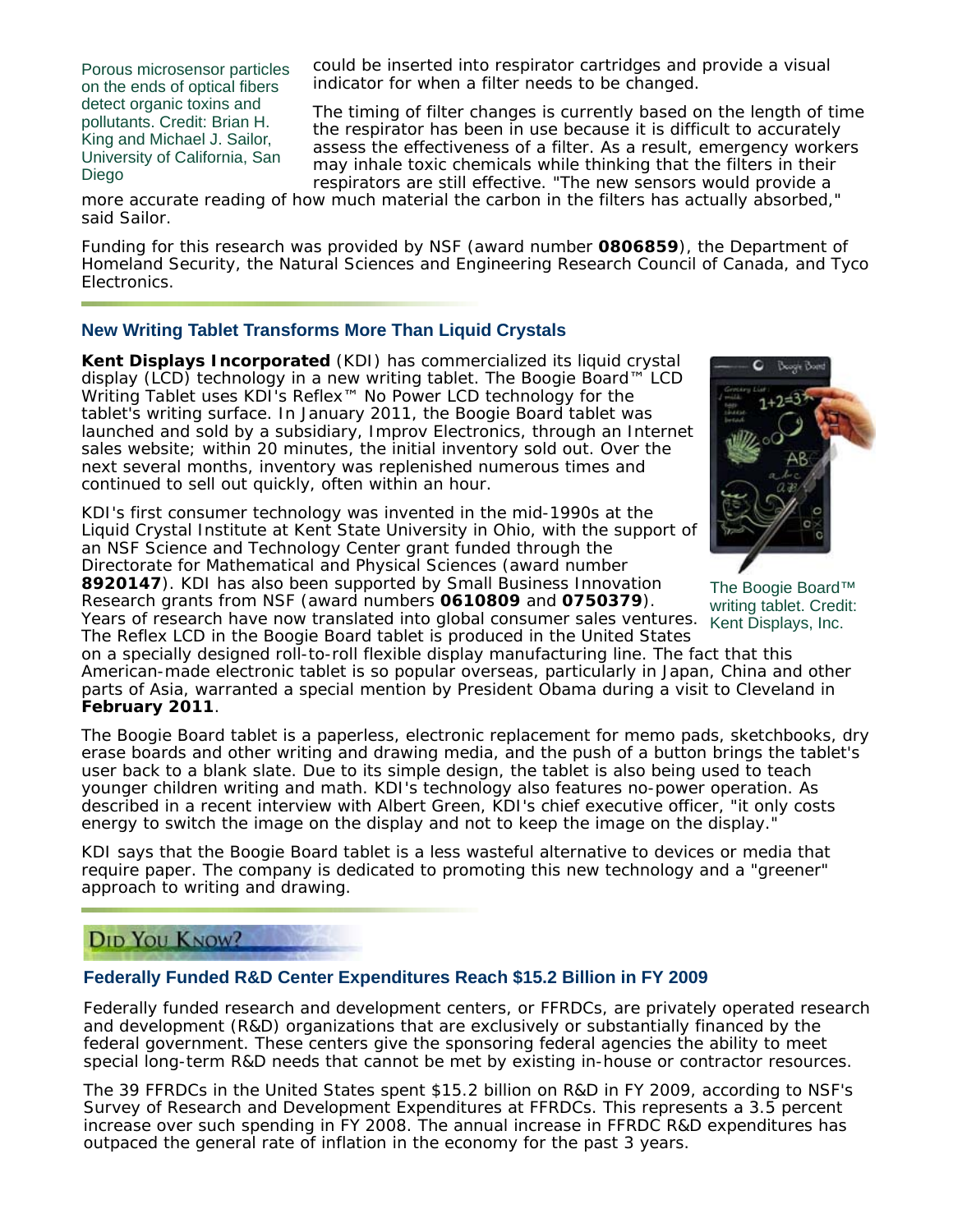The majority of the expenditures (97.1 percent) were funded by the federal government. The remainder came from a mix of other sources, such as state and local government, industry and FFRDC discretionary funds.

More information on this topic can be found in NSF's National Center for Science and Engineering Statistics **InfoBrief**.

# **FACES OF NSF RESEARCH**

## **NSB and NSF Recognize Extraordinary Science, Service With Annual Awards**



Pictured from left to right: NSB Chairman Ray Bowen, NSF Waterman Awardee Casey Dunn, NSB Public Service Awardee Moira Gunn, NSF Director Subra Suresh, NSB Vannevar Bush Awardee Charles Vest and NSB Group Public Service Awardee Dennis Bartels accepting for the Exploratorium. Credit: Sandy Schaeffer for NSF

In May, the National Science Foundation (NSF) and the National Science Board (NSB) paid tribute to the achievements and public service contributions of three outstanding scientists and one innovative organization at a black-tie awards ceremony in Washington, D.C.

Charles Vest, president of the **National Academy of Engineering**, received NSB's 2011 Vannevar Bush Award for distinguished public service leadership in science and technology. The Vannevar Bush Award is presented annually to an individual who, through public service activities in science and technology, has made an outstanding "contribution toward the welfare of mankind and the nation."

NSB also presented two Public Service Awards, one to an individual, and one to a group. These awards honor substantial contributions to the public understanding of science and engineering in the United States.

NSB's Public Service Award for an individual was given to Moira Gunn, the founder and host of the public radio programs **Tech Nation** and BioTech Nation. Tech Nation is heard weekly on National Public Radio and is syndicated on more than 200 domestic, public radio stations. It also is

heard three times weekly in 177 nations with international syndication via American Forces Radio.

NSB's Public Service Award for an organization went to the San Francisco-based **Exploratorium**, a hands-on learning museum that hosts more than 90,000 students and teachers on field trips each year, and another 3,500 students from San Francisco's underserved neighborhoods. Dennis Bartels, the Exploratorium's executive director, accepted the award on behalf of the museum.

NSF presented the Alan T. Waterman Award to **Casey Dunn**, a Brown University comparative biologist. His work involves understanding relationships between groups of animals, specifically using genome analyses to investigate how evolution produces life's variety. The Waterman Award recognizes a researcher under the age of 35 in any field of science or engineering supported by NSF.

Read more about the awards ceremony **online**.

# **NSF IN THE NEWS**

**A System to Speed Up Forecasting Tornadoes** (*The New York Times*) The Engineering Research Center for Collaborative Adaptive Sensing of the Atmosphere (CASA) is a collaboration between universities in Colorado, Oklahoma, Massachusetts and Puerto Rico. CASA is an NSF-supported research center testing a new approach to weather prediction, and aiming to reduce deaths due to tornadoes and flash flooding.

**Forecast for Processing and Storing Ever-Expanding Science Data: Cloudy** (*Scientific American*) Microsoft and NSF supported 13 research projects planning to use or study cloud computing services.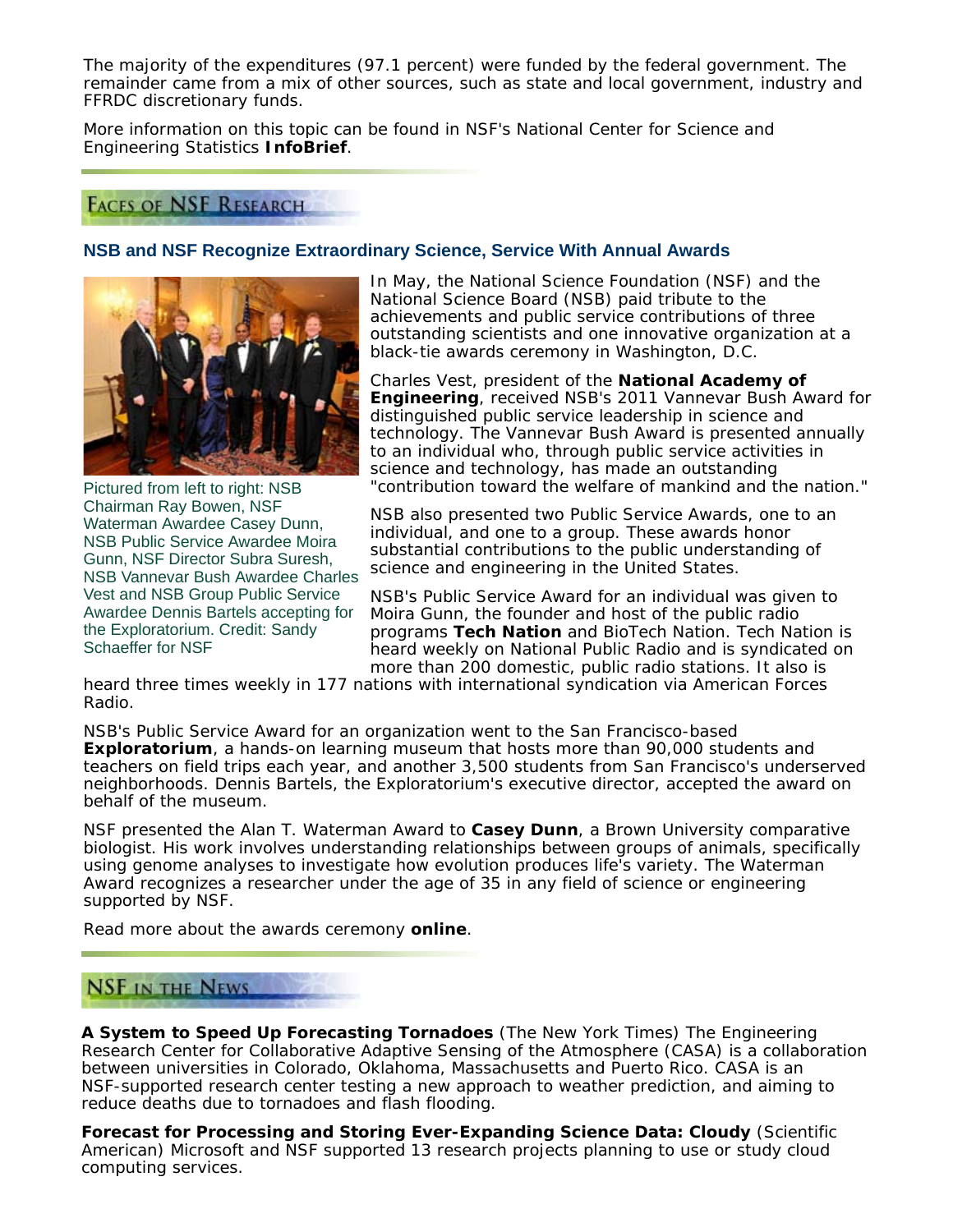**Science, Art Combine to Reproduce Paintings From the Past** (*Reuters*) Using laser and nanotechnology, scientists in Chicago have been able to go back in time and uncover how masterpieces from artists like Homer and Van Gogh might have looked like when they were first painted.

# THE RIPPLE EFFECT

#### **NSF Releases New Strategic Plan**

NSF released a strategic plan to guide the agency's priorities and investments for the next five years. The new plan, titled *Empowering the Nation Through Discovery and Innovation: NSF Strategic Plan for Fiscal Years 2011-2016* outlines three strategic goals that underpin all programs and activities during both the short term and over the long term: transform the frontiers, innovate for society, and perform as a model organization. The first two goals align with the two merit criteria that NSF applies in evaluating every research proposal the agency receives--intellectual merit and broader impacts. The third strategic goal emphasizes the importance of operational excellence to achieving NSF's vision, and it encourages experimentation in business processes in order to make the agency more efficient and effective. The plan sets performance targets to measure progress in achieving the strategic goals, and it lays out near-, mid- and long-term actions for the agency to take.



Credit: NSF

For further information and to review the 2011-2016 NSF Strategic Plan, *Empowering the Nation through Discovery and Innovation*, please visit the NSF **website**.



Director Subra Suresh at an April 14 roundtable talk at Iowa State University. Credit: NSF

#### **NSF Director Begins Series of Nationwide Roundtable Talks**

In April, NSF Director Subra Suresh traveled to Iowa for a two-day visit to meet with key NSF stakeholders. In meetings held at Iowa State University, Suresh met with researchers, educators, and industry and agriculture representatives, and led a series of roundtable talks on topics such as small business and science education. These talks aim to foster discussion and feedback on NSF activities, and encourage open communication between the director and the agency's partners in the research and education community.

The Iowa visit is the first of the director's Discovering Through Dialogue Tour, and additional visits will be scheduled nationwide.

## *Washington Post* **Live Chats Feature NSF Experts**

*The Washington Post* website features live question and answer sessions on a range of newsworthy topics. Recently, three NSF program managers hosted chats on scientific aspects of important current events: **James Whitcomb (aftershocks in Japan)**, **Bradley Smull (tornadoes)** and **Peter Vishton (maternal influence/Mother's Day)**. Each NSF-hosted chat drew more than 3,000 viewers during the live broadcasts, and the archived chats on washingtonpost.com continue to attract more viewers. Additional NSF-hosted chats will be proposed for future events.